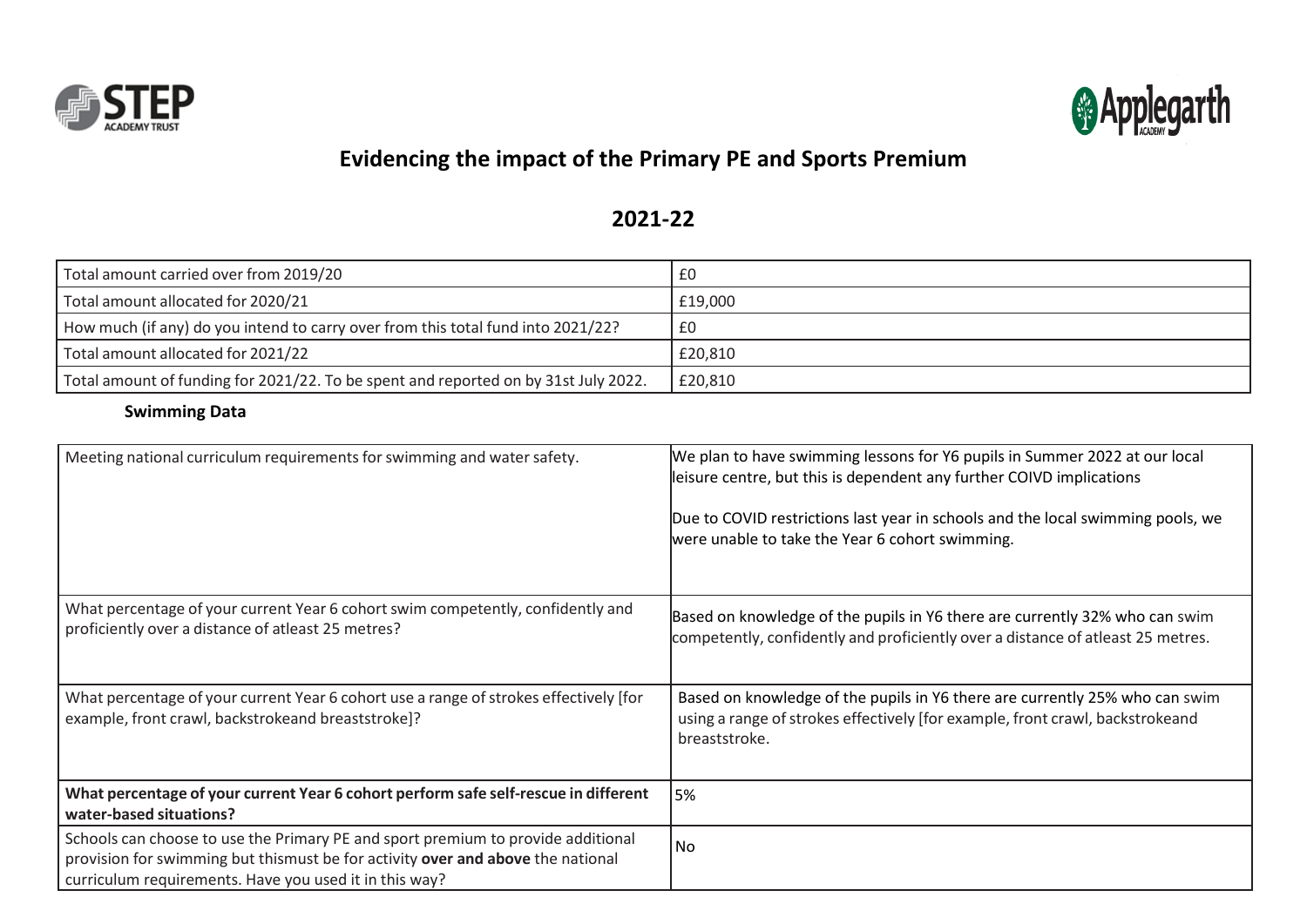## **Sports Premium**

Capture your intended annual spend against the 5 key indicators. Clarify the success criteria and evidence of impact that you intend to measure to evaluate for students today and for the future.

| Academic Year: 2021/22                                                                                                                                 | Total fund allocated: £20,810                                                                                                                                                                                   | Date Updated: 23rd November 2021 |                                                                                                                                                                                                                                    |                                                                                                                                                                                                                |
|--------------------------------------------------------------------------------------------------------------------------------------------------------|-----------------------------------------------------------------------------------------------------------------------------------------------------------------------------------------------------------------|----------------------------------|------------------------------------------------------------------------------------------------------------------------------------------------------------------------------------------------------------------------------------|----------------------------------------------------------------------------------------------------------------------------------------------------------------------------------------------------------------|
| Key indicator 1: The engagement of all pupils in regular physical activity - Chief Medical Officer guidelines recommend that primary                   | Percentage of total allocation:                                                                                                                                                                                 |                                  |                                                                                                                                                                                                                                    |                                                                                                                                                                                                                |
| school children undertake at least 30 minutes of physical activity a day in school                                                                     | %                                                                                                                                                                                                               |                                  |                                                                                                                                                                                                                                    |                                                                                                                                                                                                                |
| School focus with clarity on intended<br>impact on pupils:                                                                                             | Actions to achieve:                                                                                                                                                                                             | Funding<br>allocated:            | Evidence and impact:                                                                                                                                                                                                               | Sustainability and suggested next<br>steps:                                                                                                                                                                    |
| Children to be more engaged in sporting<br>lactivities at break and lunch time.                                                                        | Playground equipment to be purchased<br>for children to use at playtimes and<br>llunchtimes.                                                                                                                    | £320                             | Equipment purchased and being<br>used at play and lunch. Tennis<br>equipment being used a lot and<br>positive feedback from children.                                                                                              | To do a stock audit at the end of<br>leach term to note which<br>equipment needs to be replaced<br>and replenished.<br>Pupil survey / pupil voice to feed<br>into activities, resources for the<br>playground. |
| Employ a sports coach for KS1 and KS2<br>lunchtime to give children the<br>opportunity to develop their sport skills<br>and promote physical activity. | Sports coach provided with a<br>designated space at break times to<br>carry out activities.<br>Year groups to be timetabled to be in<br>that area. A range of activities offered<br>lto cater for all children. | £7200                            | Coach is ensuring a range of<br>different activities are available each lunchtime sports coach to ensure<br>day e.g. tennis, basketball, hurdles<br>etc. to encourage active play.<br>Feedback from children is very<br>lpositive. | Continue to provide funding for<br>that lunchtimes remain active.<br>Liaise with coach and pupils to see<br>which activities and equipment<br>they would like to have at<br>lunchtimes.                        |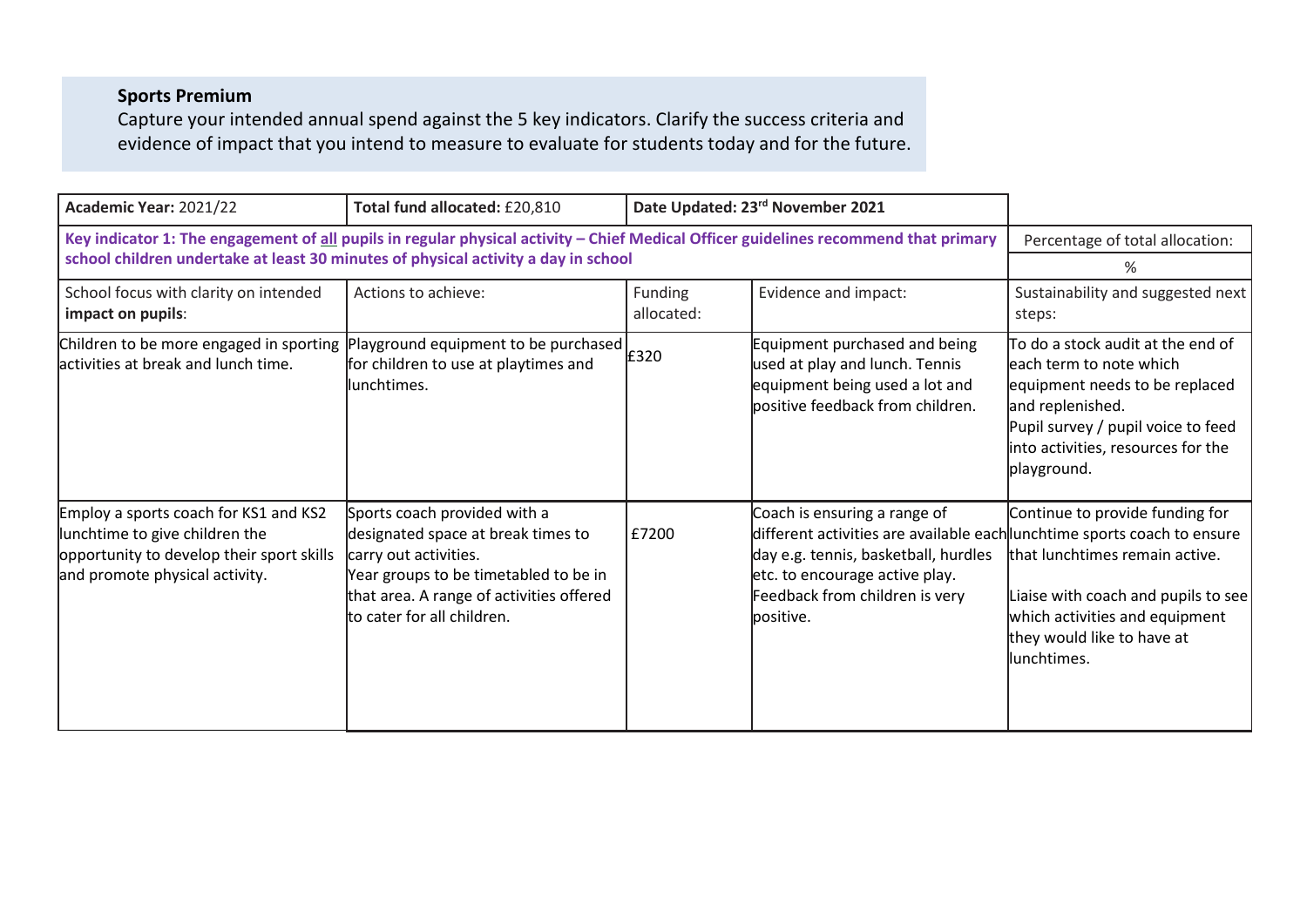| Employ a sports coach to run an after-<br>school club each day of the week for KS1 clubs for Years 2-6 after-school for the<br>and KS2 pupils. | Sports coach to initially run multi-skills<br>first term.<br>After first term sports coach to speak<br>with pupils in each year group to find<br>out which after-school clubs they would<br>like him to run and look to provide<br>these sessions. | £2200                 | All clubs are well attended.<br>Positive feedback from pupils and<br>parents.<br>Sports coach to consult with pupils<br>on clubs they wish to do by<br>December for following term.                                                                                                     | Continue to provide funding for<br>sports coach and to consult pupils<br>and parents in each year group to<br>see which clubs they would like to<br>attend and tailor a programme to<br>fit the need. |
|------------------------------------------------------------------------------------------------------------------------------------------------|----------------------------------------------------------------------------------------------------------------------------------------------------------------------------------------------------------------------------------------------------|-----------------------|-----------------------------------------------------------------------------------------------------------------------------------------------------------------------------------------------------------------------------------------------------------------------------------------|-------------------------------------------------------------------------------------------------------------------------------------------------------------------------------------------------------|
| Swimming lessons for Year 6/KS2 pupils.                                                                                                        | Key indicator 2: The profile of PE and sport is raised across the school as a tool for whole school improvement                                                                                                                                    | £2600                 |                                                                                                                                                                                                                                                                                         | Percentage of total allocation:                                                                                                                                                                       |
| School focus with clarity on intended<br>impact on pupils:                                                                                     | Actions to achieve:                                                                                                                                                                                                                                | Funding<br>allocated: | Evidence and impact:                                                                                                                                                                                                                                                                    | %<br>Sustainability and suggested next<br>steps:                                                                                                                                                      |
| Provide children with access to a range<br>of different sports giving them an<br>opportunity to try out something<br>different.                | Membership of Croydon leagues to<br>access coaching opportunities, CPD for<br>staff, entry to different competitions<br>and links with local clubs.                                                                                                | £400                  | For the Autumn term we have<br>entered 3 competitions organised<br>by the local authority.<br>This has provided opportunities for<br>50 pupils to enter a competition<br>outside of school. 27 boys and 23<br>girls.<br>More competitions are scheduled<br>for Spring and Summer terms. | Continue with these memberships<br>to access competitions in order to<br>provide as many sporting<br>opportunities as possible.                                                                       |
| PE/Games lessons are of a high quality,<br>engage and excite pupils and give them<br>the opportunity to collaborate with<br>peers.             | To audit the current curriculum and to<br>purchase equipment needed to carry<br>this out.<br>Pupils to have a range of correct<br>equipment available to them.                                                                                     | £3200                 | Equipment to be purchased prior to Annual review of stock and<br>unit of work which will give pupils<br>the best opportunity to participate                                                                                                                                             | equipment to take place.<br>Replenish equipment where<br>needed and purchase new<br>equipment based on curriculum<br>provision offer.                                                                 |
| To run a sports week in the summer<br>term to promote the importance of PE<br>and healthy living.                                              | Have 3 sports days for EYFS, KS1 & KS2. £1150<br>Purchase trophies and medals for<br>pupils.<br>Organise a community activity with                                                                                                                 |                       | Pupils and parents develop a greater Track links that have been made<br>understanding of the importance of with community clubs to see if<br>physical activity and links are made they can be enhanced.<br>with community clubs.                                                        | Run every year to keep a focus of                                                                                                                                                                     |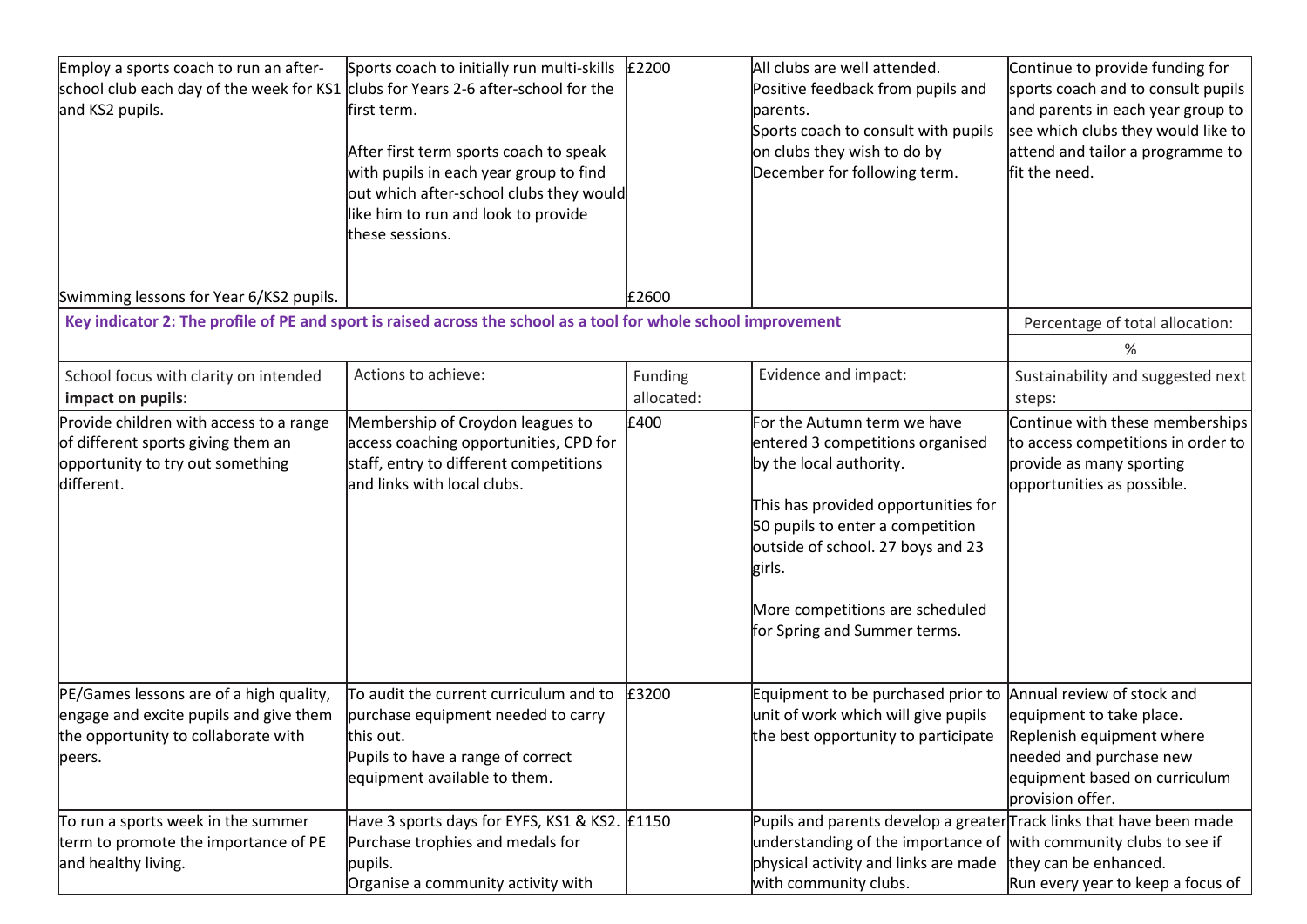| parents<br>s tha:<br>a activities *<br>clubs and<br>$n_{\alpha}$<br>$\ldots$ |  | ' activity<br>tance of<br>101001<br>nh<br>'ım<br>יש<br>. |
|------------------------------------------------------------------------------|--|----------------------------------------------------------|
| . can try out<br>pupils<br>land                                              |  |                                                          |

| Key indicator 3: Increased confidence, knowledge and skills of all staff in teaching PE and sport |                                                                                                                                                   |                       |                                                                                                                                                                                                                                   | Percentage of total allocation:                                                                                                                                                                                                |
|---------------------------------------------------------------------------------------------------|---------------------------------------------------------------------------------------------------------------------------------------------------|-----------------------|-----------------------------------------------------------------------------------------------------------------------------------------------------------------------------------------------------------------------------------|--------------------------------------------------------------------------------------------------------------------------------------------------------------------------------------------------------------------------------|
|                                                                                                   |                                                                                                                                                   |                       |                                                                                                                                                                                                                                   | %                                                                                                                                                                                                                              |
| School focus with clarity on intended<br>impact on pupils:                                        | Actions to achieve:                                                                                                                               | Funding<br>allocated: | Evidence and impact:                                                                                                                                                                                                              | Sustainability and suggested<br>next steps:                                                                                                                                                                                    |
| Increased knowledge and understanding<br>of PE lead and sports coach.                             | PE lead to provide<br>4 CPD sessions to improve teaching<br>knowledge of staff. Membership of<br>ALPS to access training and CPD they<br>provide. | £790                  | PE lead has worked alongside<br>specialist coach from Chelsea as part<br>of ongoing CPD and is able to carry<br>skills and ideas gained into own<br>lessons.                                                                      | Continue with agreement next<br>year but focus on different sports<br>to build CPD knowledge.<br>Provide training to playtime and<br>llunchtime staff as well as staff<br>interested in taking after-school<br><b>sessions</b> |
|                                                                                                   | PE lead to attend training provided by<br>the FA on curriculum design and<br>Football coaching                                                    |                       | <b>PE lead has refined the curriculum</b><br>design to embed the development of<br>long term memory. Staff knowledge<br>increased in the coaching of football,<br>which can be used in the curriculum<br>land after school clubs. |                                                                                                                                                                                                                                |
| CPD for staff (including support and<br>lunchtime staff)                                          | PE lead training and network<br>meetings<br>Subject/sport-specific training                                                                       | £2000                 | Improved confidence for teachers to<br>deliver PE sessions<br>Enhanced training and development<br>for Sports Lead                                                                                                                | Staff audit and survey to<br>determine needs and subsequent<br>confidence/development after<br>CPD and modelled support                                                                                                        |
| Key indicator 4: Broader experience of a range of sports and activities offered to all pupils     |                                                                                                                                                   |                       |                                                                                                                                                                                                                                   | Percentage of total allocation:                                                                                                                                                                                                |
|                                                                                                   |                                                                                                                                                   |                       |                                                                                                                                                                                                                                   | %                                                                                                                                                                                                                              |
| School focus with clarity on intended<br>impact on pupils:                                        | Actions to achieve:                                                                                                                               | Funding<br>allocated: | Evidence and impact:                                                                                                                                                                                                              | Sustainability and suggested<br>next steps:                                                                                                                                                                                    |
| Increase range of external competitive<br>sports and pupil uptake                                 | PE lead to join, organise and find out<br>about external competitions through<br>leading STEP liaisons and Croydon<br>School Sports Partnerships. | £500                  | Application to be submitted at end of Continue with partnerships to<br>the year.<br>Pupils have already been engaged in<br>Inter-school competitions across KS2<br>in different sporting events.                                  | ensure more competitions are<br>entered.<br>Stronger links with schools in the<br>academy to maximise the<br>opportunities available.                                                                                          |